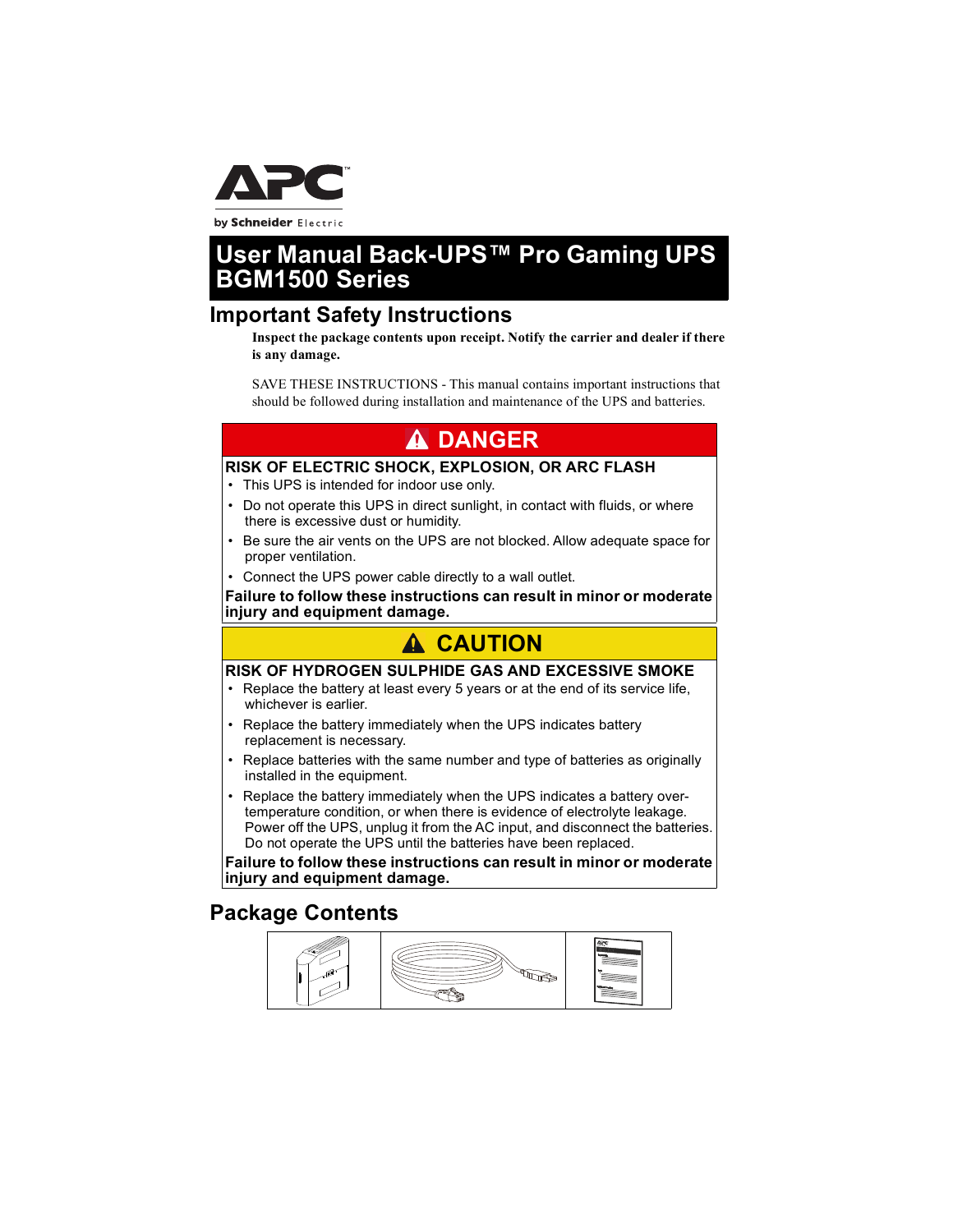### **Connect Battery**

The UPS is shipped with the battery disconnected.

 $\bullet$  Lay the UPS with the battery door facing  $\bullet$  Press the tabs downwards and pull the up. The arrows point to the locking tabs of the battery compartment.



 Using the handles on both sides of the battery, lift the battery 30 degrees upward to expose the battery connector. Connect the red wire as shown above.



battery door away from the unit to access the battery modules.







 Align the side rails on the cover with the rails on the UPS and slide the cover till it locks in position.



# **Install PowerChute™ Personal Edition Software**

Use PowerChute Personal Edition software to configure the UPS settings. During a power outage, PowerChute will save any open files on your computer and shut it down. When power is restored, it will restart the computer.

**NOTE**: PowerChute is only compatible with a Windows operating system. If you are using Mac OSX, use the native shutdown feature to protect your system. See the documentation provided with your computer.

#### **Installation**

Use the USB Data Port Cable supplied with the Back-UPS to connect the data port on the Back-UPS to the USB port on your computer. Download PowerChute™ Personal Edition Software from www.apc.com/pcpe. Select the appropriate operating system and follow directions to download the software.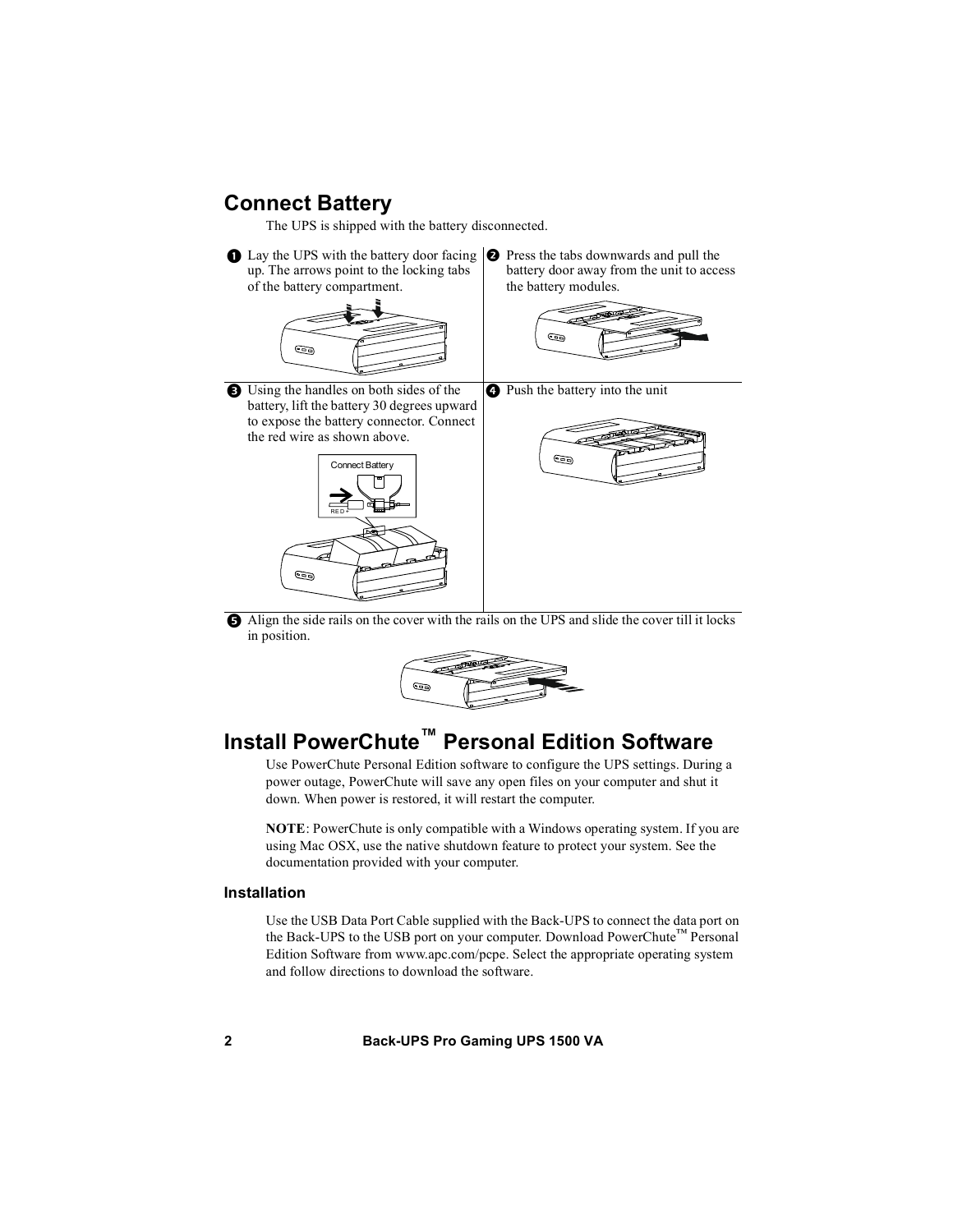# **Connect the Equipment**

#### **Battery Backup and Surge Protected outlets**

When the Back-UPS is receiving input power, the Battery Backup with Surge Protection outlets will supply power to connected equipment. During a power outage or other AC problems, the Battery Backup outlets receive power for a limited time from the Back-UPS. Connect Gaming PC, Console, router and Monitor to these outlets so you could stay on line during power outage.

Connect equipment such as External Hard Drive, Television or other peripherals that do not need battery backup power to the Surge Protection Only outlets. These outlets provide full-time protection from surges even if the Back-UPS is turned off.

| Ω | <b>USB and Serial</b><br>Data Port                                      | To use PowerChute<br>Personal Edition, connect<br>the supplied USB<br>communication cable                                                                                                                                           | 9<br>O<br>Ο                                                                               |  |
|---|-------------------------------------------------------------------------|-------------------------------------------------------------------------------------------------------------------------------------------------------------------------------------------------------------------------------------|-------------------------------------------------------------------------------------------|--|
| 0 | <b>Ground Screw</b>                                                     | Connect the ground lead<br>from an additional surge<br>suppression device such as<br>a stand-alone data line<br>surge protector.                                                                                                    | $\mathbf{1}$<br>$\overline{ }$<br>0<br>$\frac{2}{3}$<br>아<br>ര<br>$\circ$<br>$\circ$<br>6 |  |
| ❸ | <b>Building</b><br><b>Wiring Fault</b><br>Indicator                     | If this illuminated, there is a<br>problem with the wiring in<br>the building. Contact an<br>electrician immediately and<br>do not use the Back-UPS.                                                                                | $\overline{\phantom{0}}$<br>D<br>a<br>8<br>D<br>a                                         |  |
| Đ | <b>Surge Protection</b>                                                 | <b>Coaxial Ports with Connect a cable modem or</b><br>other equipment with<br>coaxial jacks.                                                                                                                                        | a<br>D<br>8<br>6                                                                          |  |
| 0 | Circuit breaker<br><b>Reset Button</b>                                  | Use to reset the system after<br>an overload condition has<br>tripped the circuit breaker<br>interrupt current flow.                                                                                                                | D<br>a<br>D<br>a<br>$\equiv$<br>O<br>O                                                    |  |
| ❻ | <b>Surge Protected</b><br><b>Outlets</b>                                | These outlets provide full-time protection from surges, even if the<br>Back-UPS is off. Connect equipment such as printers and scanners<br>that do not require battery backup protection.                                           |                                                                                           |  |
| 0 | <b>In/Out Ethernet</b><br><b>Surge Protected</b><br>Ports               | Use an Ethernet cable to connect a cable modem to the in port, and<br>connect a computer to the OUT port.                                                                                                                           |                                                                                           |  |
| ❸ | <b>Battery Backup</b><br><b>Outlets with</b><br><b>Surge Protection</b> | During a power outage or other AC problems, the Battery Backup<br>receive power for a limited time from the Back-UPS. Connect<br>essential equipment such as Gaming PC, Console, Router or other<br>gaming gear into these outlets. |                                                                                           |  |
| Ø | <b>Rear LEDs</b>                                                        | The Rear LEDs provide 12-color ambient lights to help you add/<br>remove loads from outlets.                                                                                                                                        |                                                                                           |  |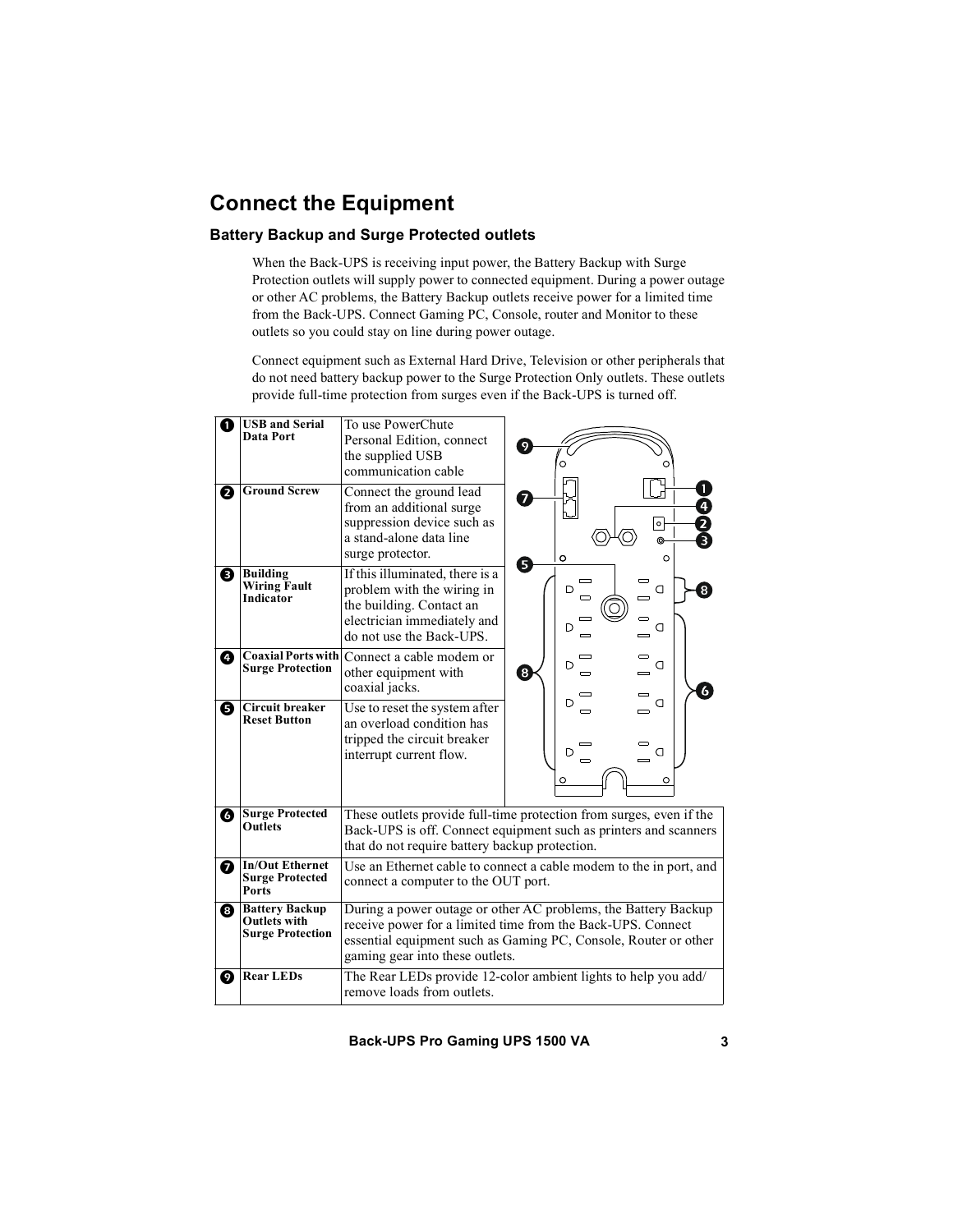# **Operation**

#### **Top Bezel Buttons and Display Interface**

Use the four buttons on the front panel of the Back-UPS and the display interface to configure the Back-UPS.

#### **Front Panel**

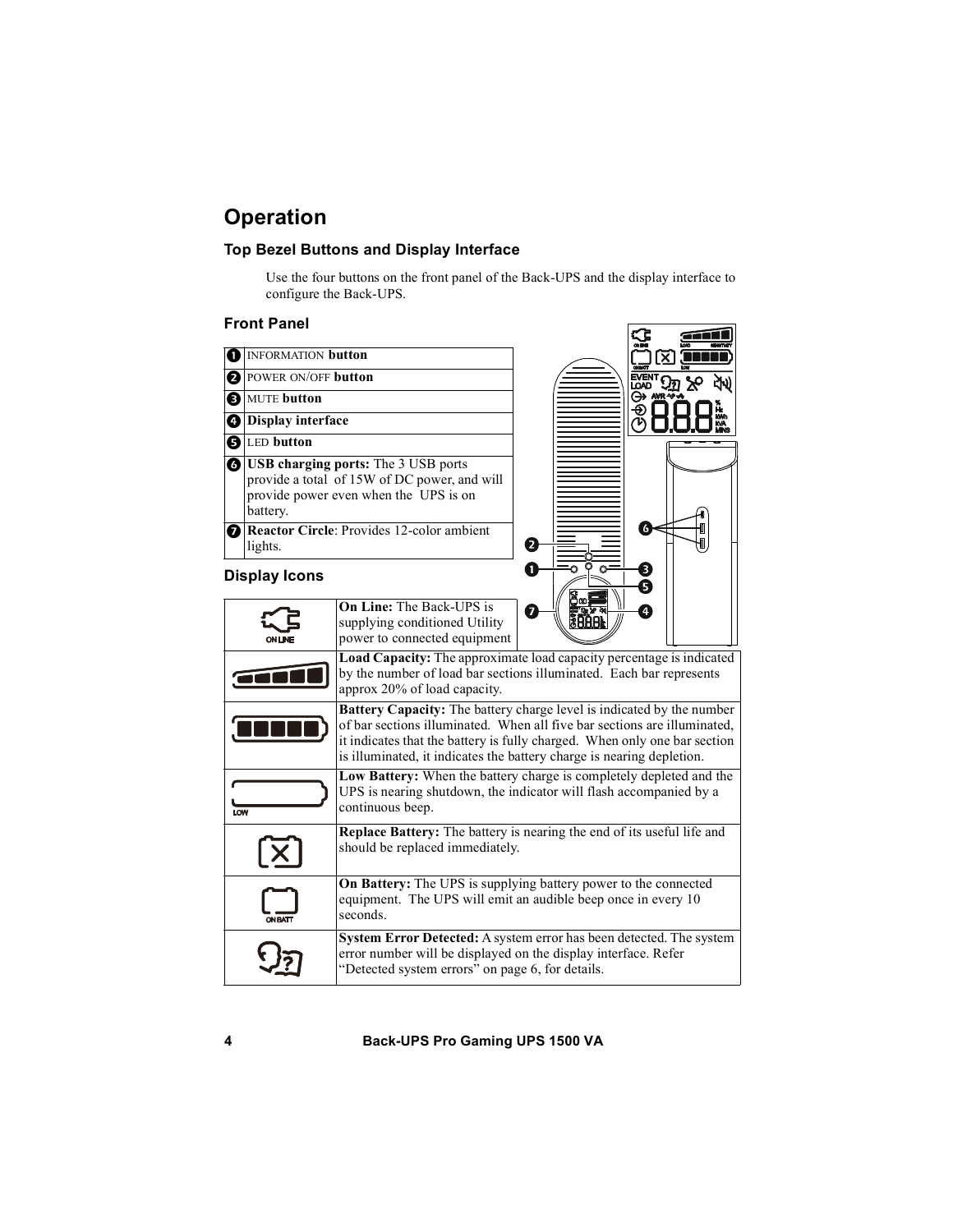|                                                     | Overload: The connected equipment is drawing more power than the<br>rated capacity of the UPS.                                                                                                                                                                           |  |  |
|-----------------------------------------------------|--------------------------------------------------------------------------------------------------------------------------------------------------------------------------------------------------------------------------------------------------------------------------|--|--|
|                                                     | Mute: An illuminated line through the icon indicates that the audible<br>alarm is disabled.                                                                                                                                                                              |  |  |
|                                                     | <b>Out:</b> Output voltage, frequency                                                                                                                                                                                                                                    |  |  |
|                                                     | <b>In:</b> Input voltage, frequency                                                                                                                                                                                                                                      |  |  |
| AVR $\mathcal{\rightarrow}$ $\mathcal{\rightarrow}$ | <b>Automatic Voltage Regulation:</b>                                                                                                                                                                                                                                     |  |  |
|                                                     | When illuminated, the Back-UPS is compensating for low<br>input voltage.                                                                                                                                                                                                 |  |  |
|                                                     | When illuminated, the Back-UPS is compensating for high<br>input voltage.                                                                                                                                                                                                |  |  |
|                                                     | Estimated Runtime: Indicates the remaining runtime (in minutes) in<br>on-battery mode.                                                                                                                                                                                   |  |  |
| <b>LOAD</b>                                         | <b>Load:</b> The total load in watts $(W)$ or percentage $(\%)$ used by the<br>devices indicates the remaining runtime (in minutes) in on-battery<br>mode.                                                                                                               |  |  |
|                                                     | <b>Event:</b> The number of events that shows up on the LCD screen are the<br>number of power disturbances that your UPS has detected. These<br>disturbances can be any of the following: blackout, under/over voltage,<br>total harmonic distortion, surge, spike, etc. |  |  |

#### **Unit sensitivity**

The higher the sensitivity, the more often the Back-UPS switches to battery power. Adjust the sensitivity of the Back-UPS to control when the UPS will switch over to battery power;

- 1. Turn off the Back-UPS while connected to a wall outlet.
- 2. Press and hold the INFORMATION button for six seconds. The Load capacity icon will flash on and off, indicating that the Back-UPS is in programming mode.
- 3. Press INFORMATION button to navigate through the menu options. Stop at selected sensitivity.

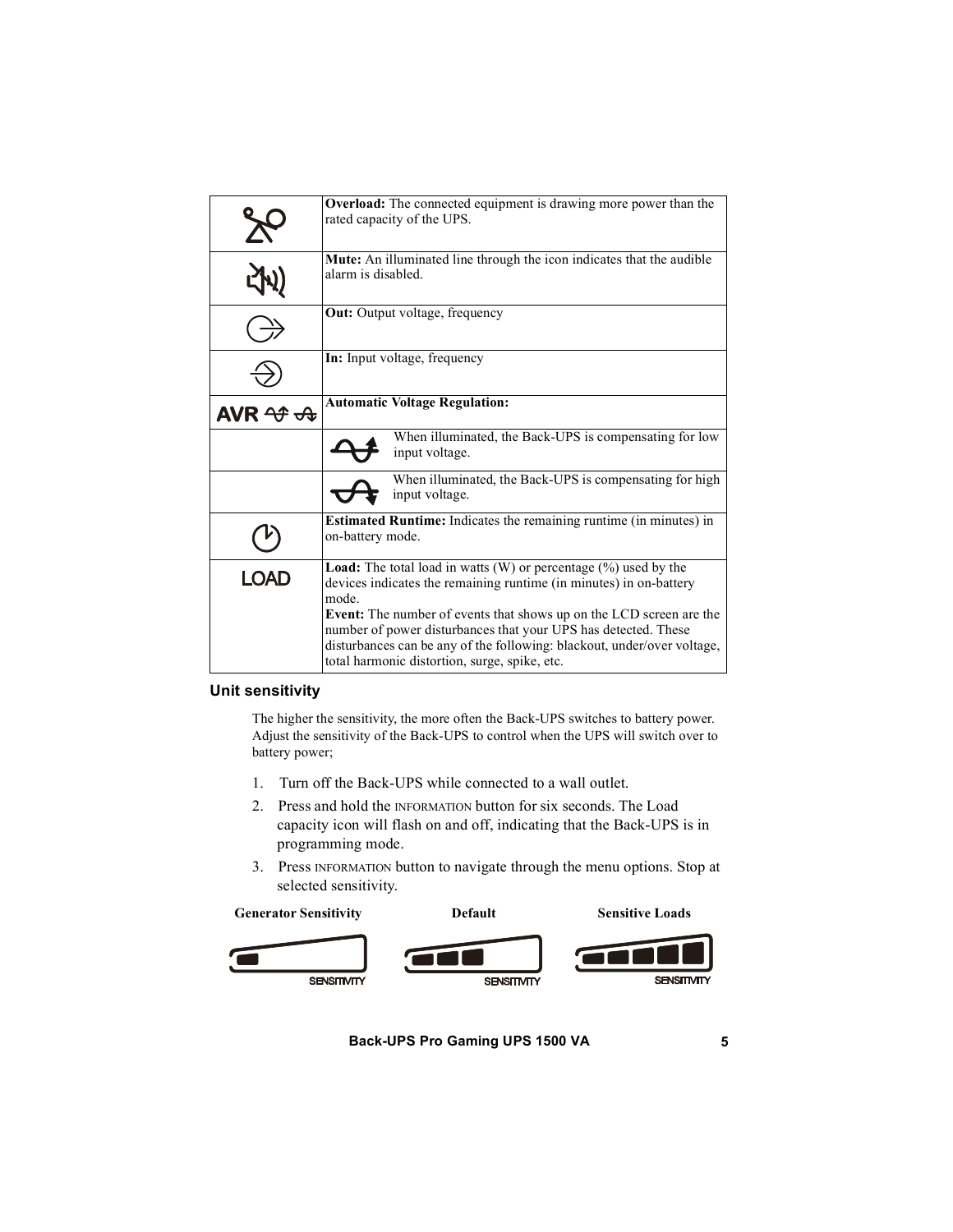| Low sensitivity                                                                                                                                               | Medium sensitivity (Default)                                                                     | High sensitivity                                                    |
|---------------------------------------------------------------------------------------------------------------------------------------------------------------|--------------------------------------------------------------------------------------------------|---------------------------------------------------------------------|
| 78-150 Vac                                                                                                                                                    | 88-147 Vac                                                                                       | 88-144 Vac                                                          |
| Gaming UPS will change to<br>battery mode only when input<br>voltage is extremely low or<br>high. Not recommended for<br>computer or gaming console<br>loads. | This is default sensitivity<br>setting and is recommend for<br>Gaming PC and Gaming<br>consoles. | The connected equipment is<br>sensitive to voltage<br>fluctuations. |

## **Alarms and Detected System Errors**

#### **Audible indicators**

| Overload                | Beep every 0.5 second  |
|-------------------------|------------------------|
| Low battery             | Beep every 0.5 second  |
| Overcharge              | Beep every 1.5 seconds |
| Battery replacement     | Beep every 2 seconds   |
| Battery mode            | Beep every 30 seconds  |
| Internal error detected | Continuous beep        |

#### <span id="page-5-0"></span>**Detected system errors**

If the UPS system does not operate correctly, use the table below to resolve the problem.

| F <sub>01</sub>  | Overload fault                          | Turn the Gaming UPS off. Disconnect non-essential<br>equipment from the Battery Backup outlets and then<br>turn Gaming UPS on.                                                                                                                                                            |
|------------------|-----------------------------------------|-------------------------------------------------------------------------------------------------------------------------------------------------------------------------------------------------------------------------------------------------------------------------------------------|
| F <sub>02</sub>  | Output short                            | Turn the Gaming UPS off. Disconnect all equipment<br>from the Battery Backup outlets and then turn Gaming<br>UPS on. Reconnect equipment one item at a time. If<br>the system error is detected again, disconnect the last<br>connected equipment as it is in an inoperable<br>condition. |
| F <sub>05</sub>  | Over Charge Voltage                     | Contact APC by Schneider Electric support                                                                                                                                                                                                                                                 |
| <b>F06</b>       | Relay Welding                           | Contact APC by Schneider Electric support                                                                                                                                                                                                                                                 |
| F07              | Over Temperature or NTC<br>disconnected | Contact APC by Schneider Electric support                                                                                                                                                                                                                                                 |
| F <sub>0</sub> 8 | Fan lock error detected.                | Contact APC by Schneider Electric support                                                                                                                                                                                                                                                 |
| F12              | Battery mode output high.               | Contact APC by Schneider Electric support                                                                                                                                                                                                                                                 |
| F13              | Battery mode output low                 | Contact APC by Schneider Electric support                                                                                                                                                                                                                                                 |
| F <sub>28</sub>  | Low battery voltage                     | Replace the battery. If the detected error still occurs<br>after battery is replaced, contact APC by Schneider<br>Electric Support                                                                                                                                                        |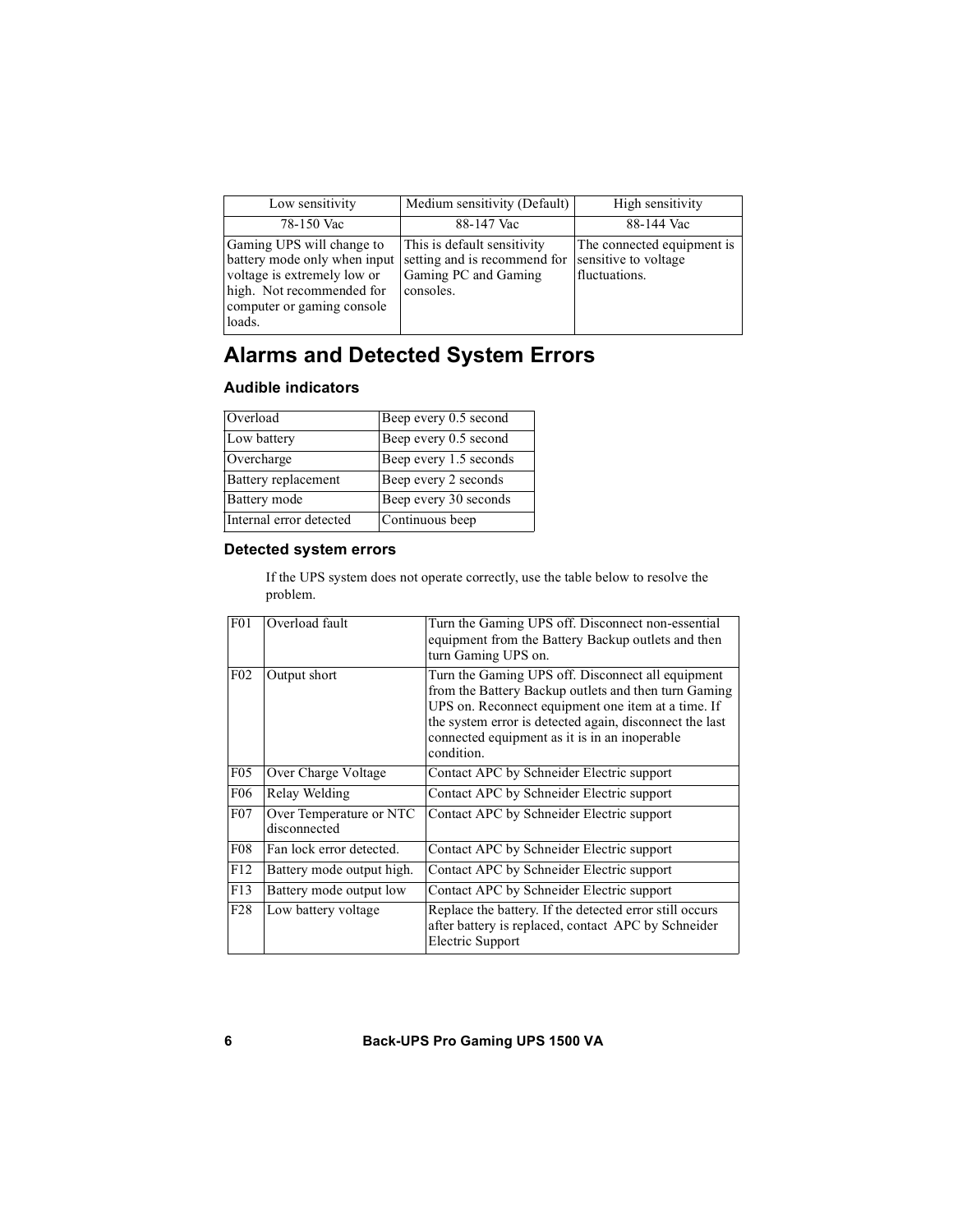| <b>Function</b>                     | <b>Button</b> | Timing      | Description                                                                                                                                                                                                                                                                                                                                        |
|-------------------------------------|---------------|-------------|----------------------------------------------------------------------------------------------------------------------------------------------------------------------------------------------------------------------------------------------------------------------------------------------------------------------------------------------------|
| Power On                            |               | 2 seconds   | Press and hold the POWER ON/OFF button to turn<br>on UPS.                                                                                                                                                                                                                                                                                          |
| <b>Power Off</b>                    |               | 2 seconds   | Press and hold the POWER ON/OFF button to turn<br>off UPS.                                                                                                                                                                                                                                                                                         |
| <b>Self-Test</b><br>mode            |               | $6$ seconds | Press and hold the POWER ON/OFF button for<br>6 seconds (buzzer will beep when 6 seconds<br>pass) to go into Self-Test mode when UPS is in<br>Line mode or AVR mode.                                                                                                                                                                               |
| <b>UPS</b><br><b>Information</b>    |               |             | 0.2 seconds Press the INFORMATION button to display UPS<br>information. The information will cycle from<br>Event counter $\rightarrow$ Runtime $\rightarrow$ Load watt $\rightarrow$<br>Load VA $\rightarrow$ Load percentage $\rightarrow$ Output<br>voltage $\rightarrow$ Output frequency $\rightarrow$ Input voltage<br>$\rightarrow$ LCD off. |
| <b>Sensitivity</b>                  |               | 6 seconds   | When the UPS is powered off, press and hold the<br>INFORMATION button, the Load Capacity icon<br>will blink, indicating that the UPS is in<br>programming mode. Use the INFORMATION<br>button to scroll through Low, Medium, and High.<br>Stop at selected sensitivity for 5 seconds. The<br>UPS will beep confirming the selection.               |
| Mute                                | ঐখ            | 2 seconds   | Press and hold the MUTE button to enable or<br>disable the audible alarms.                                                                                                                                                                                                                                                                         |
| <b>LED Color</b>                    |               |             | 0.2 seconds Click to LED button to select LED Color (There<br>are twelve colors to choose from). The front and<br>rear LED will be synced in color.                                                                                                                                                                                                |
| <b>Previous</b><br><b>LED Color</b> |               | 2 seconds   | Press and hold the LED button (till a beep is heard<br>after 2 seconds) to select previous LED Color                                                                                                                                                                                                                                               |
| Turn on/off<br>the LED<br>lights    |               | 6 seconds   | Press and hold the LED button to turn on/off the<br>LED lights (buzzer will beep when after 6<br>seconds pass). The status will cycle through:<br>Front and rear LED on $\rightarrow$ Front LED on, rear<br>LED off $\rightarrow$ Front LED off, Rear LED on $\rightarrow$<br>Front LED and rear LED off                                           |
| <b>Event Reset</b>                  |               |             | 0.2 seconds When the Event screen is visible, press and hold<br>INFORMATION button, then press POWER ON/OFF<br>button to clear the detected event counter.                                                                                                                                                                                         |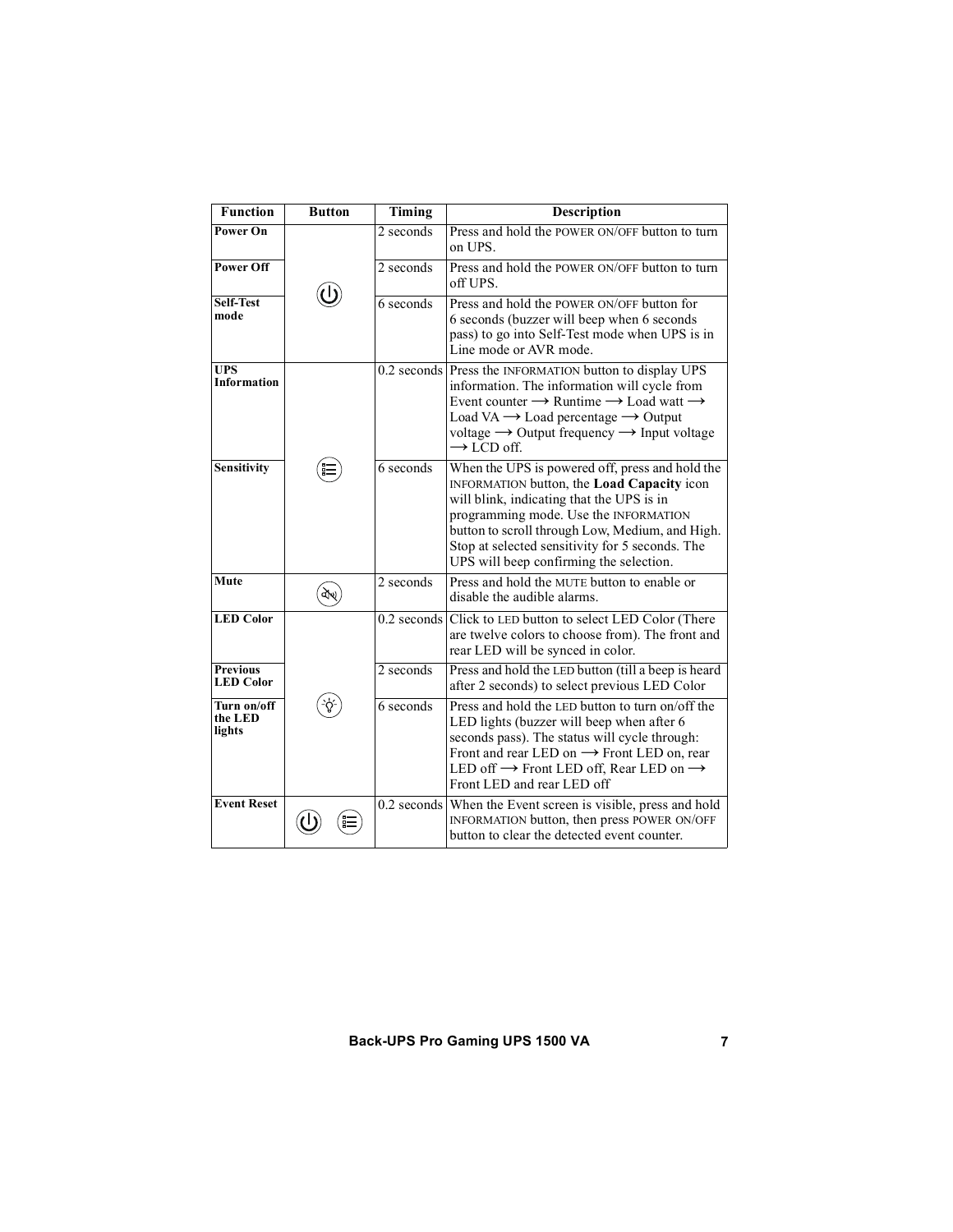# **Status Indicators**

| <b>Unit Status</b>                     | Description                                                                                                                                                                                                                                                                                                                                                 |  |
|----------------------------------------|-------------------------------------------------------------------------------------------------------------------------------------------------------------------------------------------------------------------------------------------------------------------------------------------------------------------------------------------------------------|--|
| <b>Standby</b>                         | When the unit is plugged into the AC outlet but is turned off. LED ring will<br>be in customized color. In standby mode, the connected equipment will not be<br>protected.                                                                                                                                                                                  |  |
| UPS is<br>turning on                   | All LEDs will light up and the colors will slowly cycle among all available<br>colors. The process should take about 10 seconds.                                                                                                                                                                                                                            |  |
| <b>Equipment</b> is<br>plugged in      | The Reactor circle will show the load percentage. The Rear LEDs do not<br>change. Rear LEDs will return to idle state after 10 seconds.                                                                                                                                                                                                                     |  |
| <b>Equipment</b> is<br>unplugged       | The Reactor circle will show the load percentage. Rear LEDs do not change.<br>Rear LEDs will return to idle state after 10 seconds.                                                                                                                                                                                                                         |  |
| <b>Idle State</b>                      | This animation occurs after 10s of inactivity.<br>This occurs every time except when UPS has detected a system error.<br>Rear LED doesn't change (keeps custom/default color).<br>Idle state color is defined by the custom color that user selects (default white).<br>LED illumination in idle state is always at 60% intensity.                          |  |
|                                        | Press a button The LCD will be lit. The unit will switch to idle state after 10 seconds of<br>inactivity.                                                                                                                                                                                                                                                   |  |
| (unit goes on<br>battery)              | Power Outage The Reactor circle will light up to show the runtime percentage, and the<br>displayed percentage will reduce as the runtime reduces. The reactor circle<br>color will be green and blinking if battery life is above 50%, orange and<br>pulsing when battery life is between 20% and 50%, red and flashing when<br>battery life is under 20%.  |  |
| <b>Low Battery</b>                     | When the unit is on battery and the battery capacity is low (i.e. when the unit<br>continuously beeps) the reactor circles that is still on will turn red and pulsing<br>- regardless of the color you have selected. The back-light will match this<br>functionality - but only when lighting is enabled.                                                  |  |
| Overload                               | The reactor circle lights up in red. It will remain in this state until the unit is<br>no longer overloaded.                                                                                                                                                                                                                                                |  |
| <b>Dead Battery</b>                    | The reactor circle lights up in red. It will remain in this state until the battery<br>is charged or replaced                                                                                                                                                                                                                                               |  |
| Building<br>Wiring Fault               | The reactor circle lights up in red and pulsing. It will remain in this state until<br>the building wiring fault is no longer detected                                                                                                                                                                                                                      |  |
| <b>Power Surge</b><br><b>Power Dip</b> | All LEDs light up in your chosen color<br>Rear LED has same behavior as reactor circle.                                                                                                                                                                                                                                                                     |  |
| LCD<br>Information                     | LCD will cycle through different information when INFORMATION button is<br>pressed. The information will be cycle from Event counter $\rightarrow$ Runtime $\rightarrow$<br>Load watt $\rightarrow$ Load VA $\rightarrow$ Load percentage $\rightarrow$ Output voltage $\rightarrow$<br>Output frequency $\rightarrow$ Input voltage $\rightarrow$ LCD off. |  |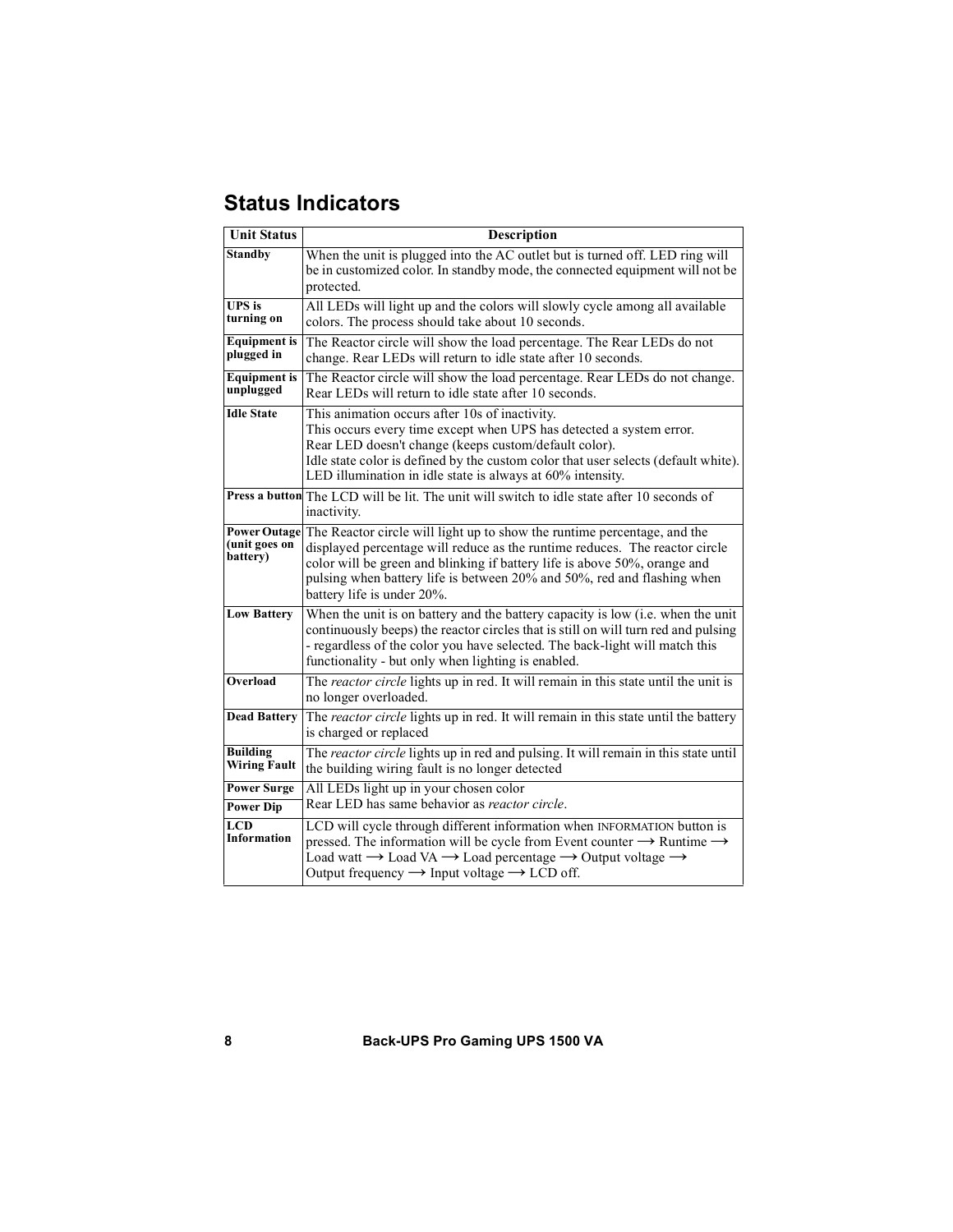| <b>Unit Status</b> | <b>Description</b>                                                             |
|--------------------|--------------------------------------------------------------------------------|
|                    | Reactor Cycle • When Runtime is displayed, the Reactor circle color illuminate |
|                    | - green and blinking if battery life is above 50%,                             |
|                    | orange and pulsing when battery life is between 20% and 50%,                   |
|                    | - red and flashing when battery life is under 20%                              |
|                    | • When Load percentage / Load watt / Load VA is displayed, the LED ring        |
|                    | color will be green. Each LED indicate approximately 8% load (total 12)        |
|                    | $LEDs$ ).                                                                      |
|                    | • When Event counter / Output voltage / Output frequency / Input voltage is    |
|                    | displayed, the LED ring color will be "Idle State".                            |
| <b>LCD</b> Back    | The LCD back light                                                             |
| Light              | • Illuminates when                                                             |
|                    | - the UPS output is $On$                                                       |
|                    | - UPS has detected an internal error                                           |
|                    | - available runtime on battery is low                                          |
|                    | - UPS is overloaded                                                            |
|                    | - battery is over charging                                                     |
|                    | - there is a battery replacement event.                                        |
|                    | Press the INFORMATION button to switch off the LCD back light.                 |
|                    | • does not illuminate when                                                     |
|                    | - UPS output is off                                                            |
|                    | - no UPS event exists.                                                         |

# **Troubleshooting**

| Problem                                                                               | <b>Possible Cause</b>                                                           | <b>Corrective Action</b>                                                                                                                                                                                                                   |
|---------------------------------------------------------------------------------------|---------------------------------------------------------------------------------|--------------------------------------------------------------------------------------------------------------------------------------------------------------------------------------------------------------------------------------------|
| <b>Back-UPS will</b><br>not switch on                                                 | The Back-UPS is not<br>connected to utility power.                              | Be sure that the Back-UPS is securely<br>connected to a utility outlet.                                                                                                                                                                    |
|                                                                                       | The circuit breaker has<br>tripped.                                             | Disconnect non-essential equipment<br>from the Back-UPS. Reset the circuit<br>breaker. Reconnect equipment one item<br>at a time. If the circuit breaker trips<br>again, disconnect the device that caused<br>the circuit breaker to trip. |
|                                                                                       | The internal battery is not<br>connected.                                       | Connect the battery.                                                                                                                                                                                                                       |
|                                                                                       | The input voltage is out $of$<br>range.                                         | Adjust the transfer voltage and<br>sensitivity range.                                                                                                                                                                                      |
| <b>The Back-UPS</b><br>does not provide<br>power during a<br>utility power<br>outage. | Be sure that essential<br>equipment is not plugged<br>into a surge only outlet. | Disconnect equipment from the surge.<br>only outlet and re-connect to a Battery<br>Backup outlet.                                                                                                                                          |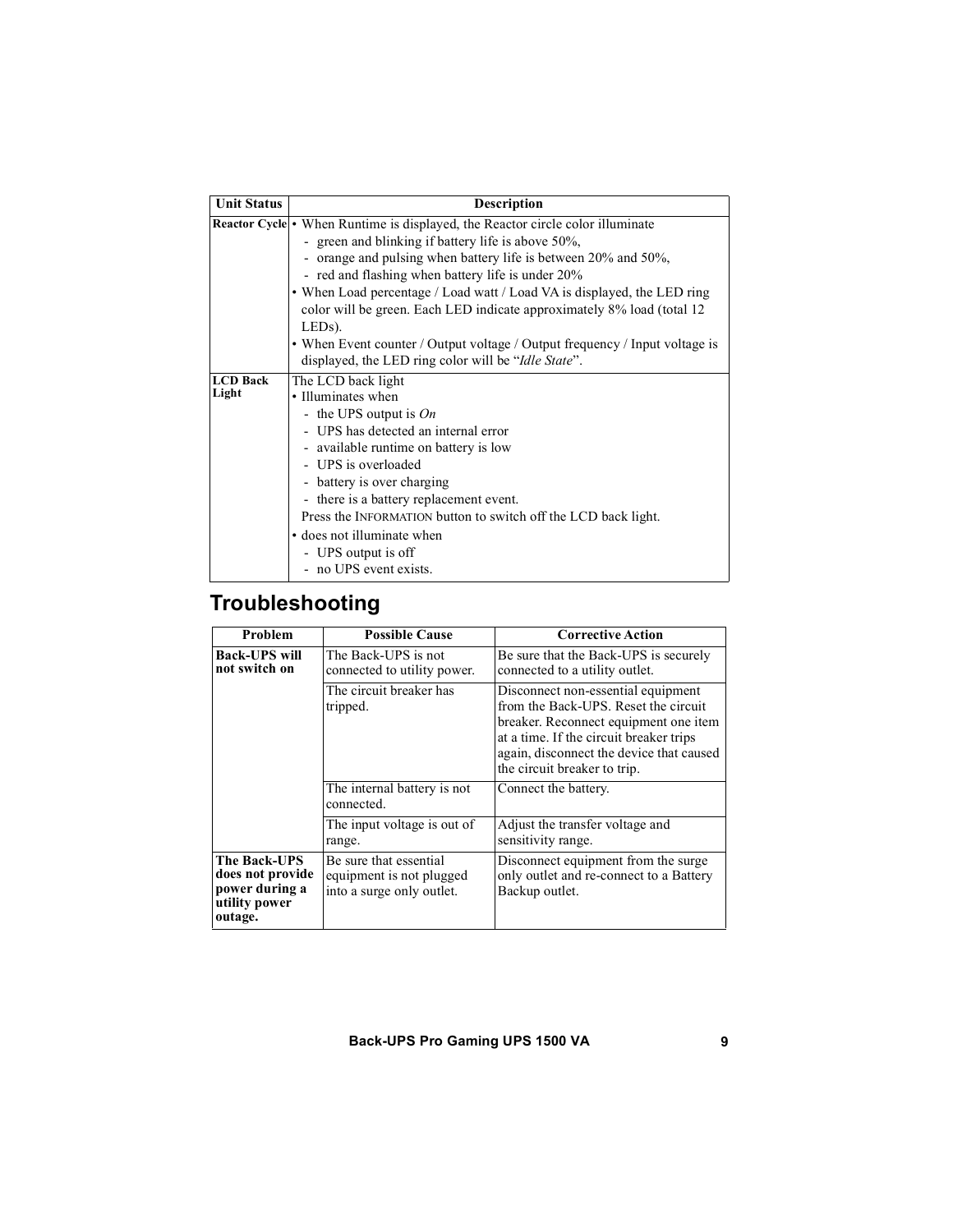| Problem<br><b>Possible Cause</b>                                                                                            |                                                                                                                                                     | <b>Corrective Action</b>                                                                                                                                                                                                                                  |
|-----------------------------------------------------------------------------------------------------------------------------|-----------------------------------------------------------------------------------------------------------------------------------------------------|-----------------------------------------------------------------------------------------------------------------------------------------------------------------------------------------------------------------------------------------------------------|
| The Back-UPS is<br>operating on<br>battery power,<br>while connected<br>to utility power.                                   | Plug is not inserted fully into<br>the wall outlet, the wall outlet<br>is no longer receiving utility<br>power, the circuit breaker has<br>tripped. | Be sure that the plug is fully inserted<br>into the wall outlet. Be sure that the wall<br>outlet is receiving utility power by<br>checking it with another device.<br>Reset the circuit breaker                                                           |
|                                                                                                                             | The Back-UPS is performing<br>an automatic self-test.                                                                                               | No action is necessary.                                                                                                                                                                                                                                   |
|                                                                                                                             | The input voltage is out of<br>range, the frequency is out of<br>range, or the waveform is<br>distorted.                                            | Adjust the transfer voltage and<br>sensitivity range.                                                                                                                                                                                                     |
| <b>The Back-UPS</b><br>does not provide<br>the expected<br>amount of                                                        | Battery Backup outlets may<br>be fully or improperly<br>loaded.                                                                                     | Disconnect non-essential equipment<br>from the Battery Backup outlets and<br>connect the equipment to surge outlets.                                                                                                                                      |
| backup time.                                                                                                                | The battery was recently<br>discharged due to a power<br>outage and has not fully<br>recharged.                                                     | Charge the battery for 16 hours.                                                                                                                                                                                                                          |
|                                                                                                                             | The battery has reached the<br>end of its useful life.                                                                                              | Replace the battery.                                                                                                                                                                                                                                      |
| The battery has reached the<br><b>The Replace</b><br><b>Battery indicator</b><br>end of its useful life.<br>is illuminated. |                                                                                                                                                     | Replace the battery immediately                                                                                                                                                                                                                           |
| The Overload<br>indicator is<br>illuminated.                                                                                | The equipment connected to<br>the Back-UPS is drawing<br>more power than the<br>Back-UPS can provide.                                               | Disconnect non-essential equipment<br>from the Battery Backup outlets and<br>connect the equipment to surge outlets.                                                                                                                                      |
| The System<br><b>Error Detected</b><br>indicator is<br>illuminated, all<br>the front panel<br>indicators are<br>flashing.   | An internal error has been<br>detected.                                                                                                             | Determine the detected system error by<br>matching the detected error number<br>displayed on the LCD with the<br>corresponding detected system error<br>number in "Detected system errors" on<br>page 6.<br>Contact APC by Schneider Electric<br>support. |
| <b>Mobile phone is</b><br>not getting                                                                                       | The UPS is in Stand-by<br>mode.                                                                                                                     | Be sure that the UPS is in On-battery<br>mode or On-line mode.                                                                                                                                                                                            |
| charged through<br>the USB port.                                                                                            | Charging cable connector is<br>not fully inserted into the<br>USB port.                                                                             | Be sure that the charging cable<br>connector is securely inserted into the<br>USB port.                                                                                                                                                                   |
|                                                                                                                             | Charging cable is damaged.                                                                                                                          | Replace the charging cable. If problem<br>persists even after the charging cable is<br>replaced, contact APC by Schneider<br>Electric support.                                                                                                            |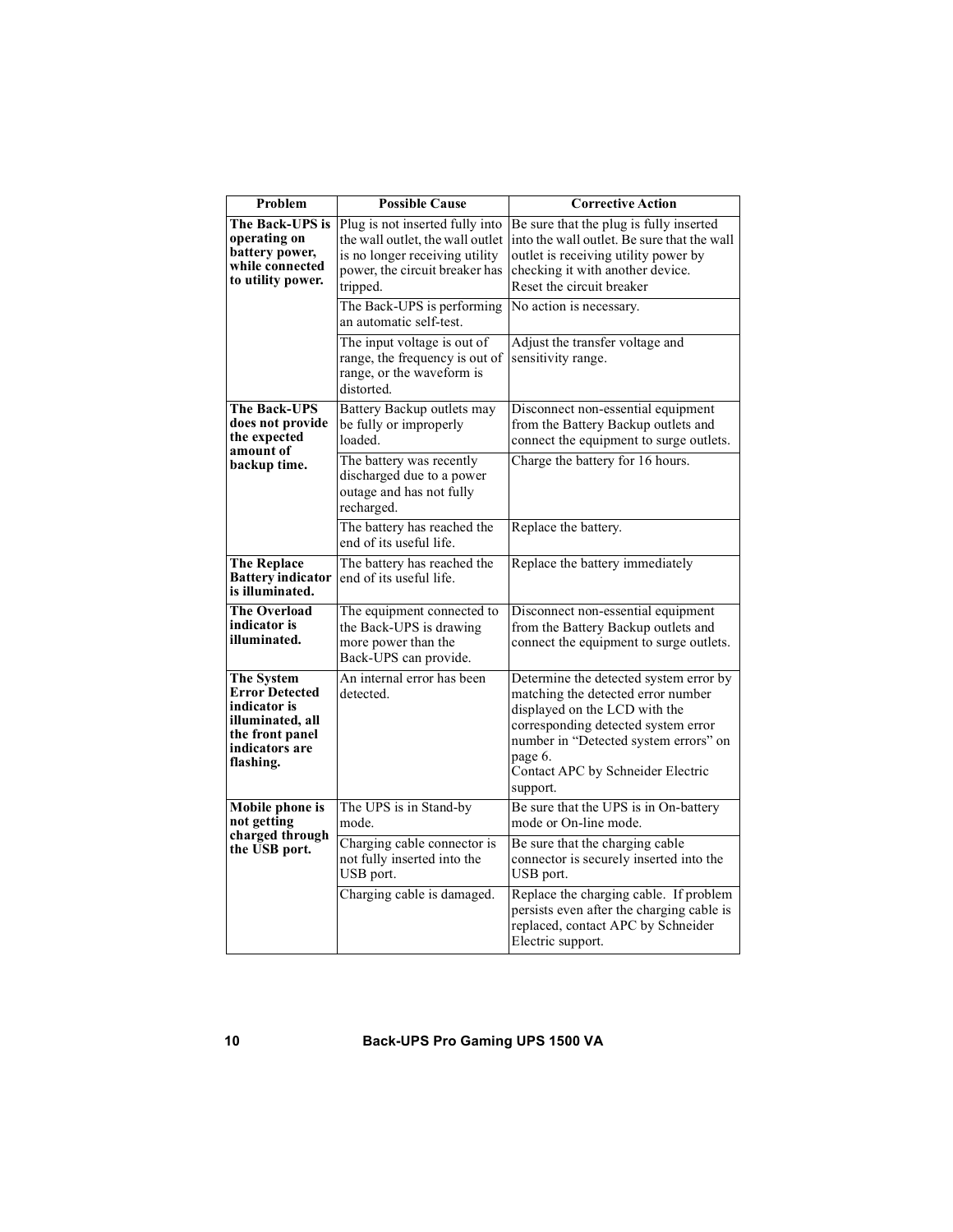| Problem                                                            | <b>Possible Cause</b>                             | <b>Corrective Action</b>                                                                                                                                                                           |
|--------------------------------------------------------------------|---------------------------------------------------|----------------------------------------------------------------------------------------------------------------------------------------------------------------------------------------------------|
| Mobile phone is<br>not getting<br>charged through<br>the USB port. | Mobile phone charging<br>standard not compatible. | Try charging another mobile phone<br>which is compliant with USB charging<br>standard BC1.2. If the problem persists<br>with this mobile phone also, contact<br>APC by Schneider Electric support. |
|                                                                    | An Internal error has been<br>detected.           | Contact APC by Schneider Electric<br>support.                                                                                                                                                      |

### **Specifications**

|                                      | Gaming UPS 1500 VA                                                |
|--------------------------------------|-------------------------------------------------------------------|
| Rating                               | 1500 VA                                                           |
| <b>Maximum Load</b>                  | 900 W                                                             |
| <b>Nominal Input Voltage</b>         | 120V                                                              |
| <b>Online Input Voltage Range</b>    | 88 - 147 V                                                        |
| <b>Automatic Voltage Regulation</b>  | Boost by $+15.7\%$ when input voltage drops below limit           |
|                                      | Trim by -13.6% when input voltage exceeds limit                   |
| <b>Frequency Range</b>               | 60 Hz $\pm$ 3 Hz                                                  |
| <b>USB</b> charging port             | Type $C^*1$ , Type A $*2$ (15 W in total)                         |
| <b>Typical Recharge Time</b>         | 16 hours                                                          |
| <b>Transfer Time</b>                 | 8ms (Typical), 10ms (Max)                                         |
| <b>Operating Temperature</b>         | 32 to 104 °C (0 ~ 40 °C)                                          |
| <b>Storage Temperature</b>           | 23 to 113 °C (-15 to 40 °C)                                       |
| <b>Unit Dimensions</b>               | $16.0 \times 4.1 \times 11.4$ in $(408 \times 105 \times 291$ mm) |
| <b>Unit Weight</b>                   | 25.3 lb (11.5 kg)                                                 |
| Color                                | BGM1500 - White; BGM1500B - Black                                 |
| <b>Interface</b>                     | USB                                                               |
| <b>On-Battery Runtime</b>            | Go to: http://www.apc.com/                                        |
| <b>International Protection Code</b> | IP20                                                              |

### **Replacement Battery**

The battery typically lasts for 3 to 5 years, a shorter period if subjected to frequent outages or elevated temperatures. Contact APC support for battery replacement parts. Battery replacement parts for BGM1500 and BGM1500B is APCRBC163.

Delaying the replacement of batteries may corrode the batteries in the cartridge. Recycle spent battery cartridges.